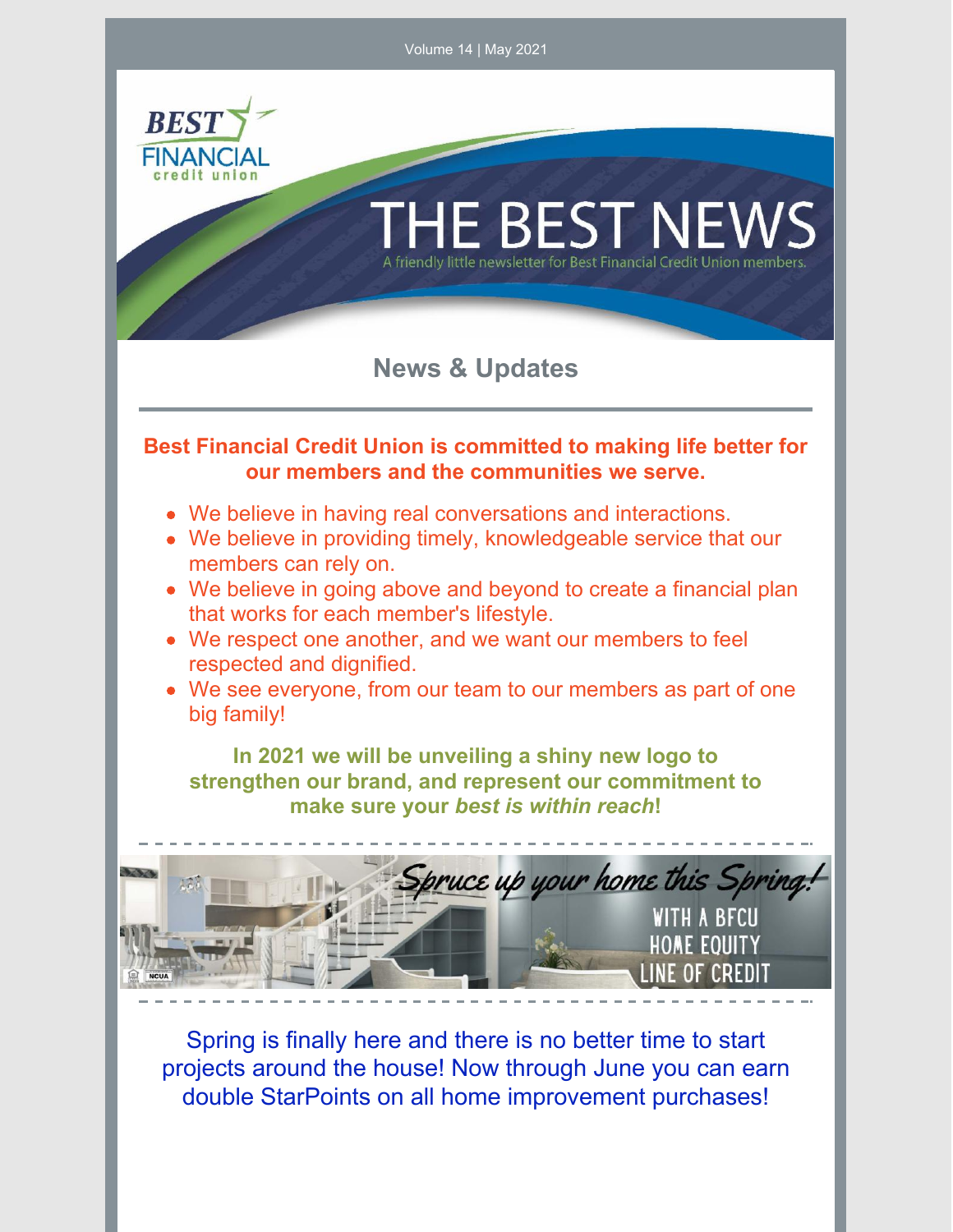

# **2X STAR POINTS!**





# DOES YOUR HOME NEED A PICK MI **WHY WAIT?**

Shop with your BFCU Platinum VISA today & earn 2X STAR POINTS on home improvement purchases!

VISA® StarPoints Promotion on your Best Financial Credit Union VISA® Platinum Credit Card. Promotion valid April 1, 2021 through June 30, 2021. Net purchases must post and settle during this period to count. Net purchases are defined as credit card purchases less credits, returns and adjustments. Purchases qualify for double points if they are within the merchant category codes for Home Improvements. Bonus points will be rewarded following the close of the June VISA statement. Merchants who accept VISA/MasterCard credit cards are assigned a merchant code, which is determined by the merchant or its processor in accordance with VISA/MasterCard procedures based on the kinds of products and services they primarily sell. We make every effort to include all relevant merchant codes into our rewards categories. However, even though the merchant or some of the items that it sells may appear to fit within a rewards category, the merchant may not have a merchant code in that category. When this occurs, purchases with that merchant will not qualify for rewards offers on purchases. Purchases submitted through a third-party payment account, mobile/wireless card readers, online/mobile digital wallets or similar technology will not qualify in a rewards category if the technology is not set up to process the purchase in that specific rewards category. Best Financial Credit Union is not responsible if merchant codes do not match the merchant category codes selected for rewards. Star Points, including the double points, do not expire. Star Points may be redeemed for merchandise, travel, gift cards, etc. at www.starpointsplus.com. Please contact the Credit Union with any questions. Other restrictions may apply. Federally insured by the NCUA.

# Save the Date



#### **Memorial Day:**

• The Credit Union is CLOSED Monday, May 31, 2021. We will reopen on Tuesday June 1, 2021 at 9 AM.

**The Best Financial Credit Union Downtown Spruce Up**